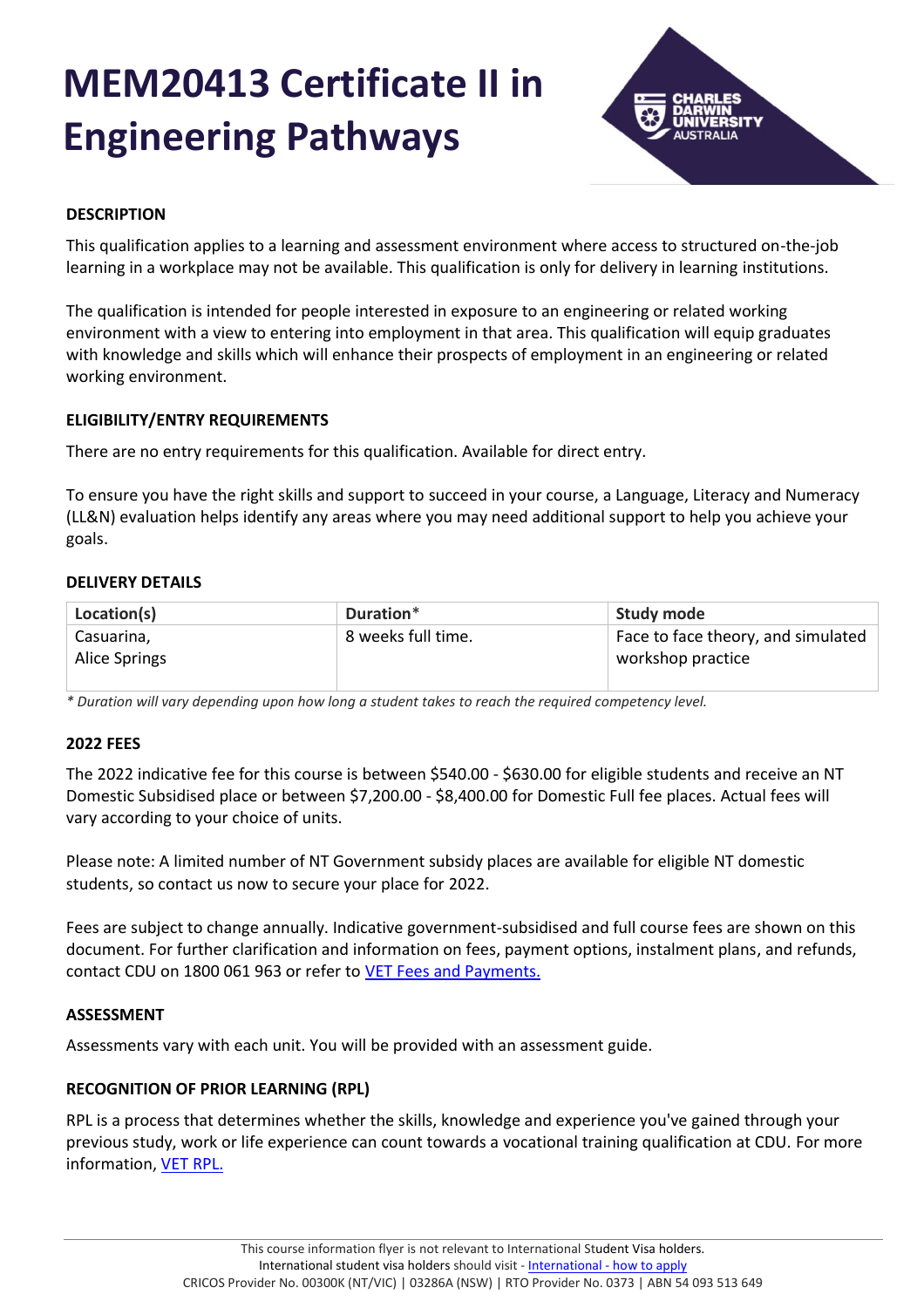## **RESOURCES**

Students are issued with workbooks and handouts for the duration of the course.

#### **STUDY AND CAREER PATHWAYS**

Further training pathways from this qualification include but are not limited to MEM30319 Certificate III in Engineering – Fabrication Trade, MEM30219 Certificate III in Engineering – Mechanical Trade.

Possible occupations relevant to this qualification include:

• Engineering/Manufacturing employees - Level III

## **QUALIFICATION CONTENT**

To achieve a MEM20413 Certificate II in Engineering Pathways a total of twelve (12) units of competency must be completed comprising four (4) core and eight (8) elective units as detailed in the packaging rules and listed below. The electives offered may vary between campuses.

#### **CORE UNITS**

| MEM13014A | Apply principles of occupational health and safety in the work environment |
|-----------|----------------------------------------------------------------------------|
| MEMPE005A | Develop a career plan for the engineering and manufacturing industry       |
| MEMPE006A | Undertake a basic engineering project                                      |
|           | MSAENV272B   Participate in environmentally sustainable work practices     |

#### **ELECTIVE UNITS GROUP A (MINIMUM 7 GROUP A)**

| MEM16006A | Organise and communicate information              |
|-----------|---------------------------------------------------|
| MEM16008A | Interact with computing technology                |
| MEM18001C | Use hand tools                                    |
| MEM18002B | Use power tools/hand held operations              |
| MEMPE001A | Use engineering workshop machines                 |
| MEMPE002A | Use electric welding machines                     |
| MEMPE003A | Use oxy-acetylene and soldering equipment         |
| MEMPE004A | Use fabrication equipment                         |
| MEMPE007A | Pull apart and re-assemble engineering mechanisms |

## **ELECTIVES UNITS GROUP B (MAXIMUM 1 GROUP B)**

| MS          | Work in |
|-------------|---------|
| SAPMSUP106A | `team   |

#### **WITHDRAWING FROM A QUALIFICATION**

You may withdraw from this qualification and receive, where relevant, a Statement of Attainment for all units of competency you have successfully completed.

#### **SUPPORT SERVICES**

The University supplies support for students in many areas, including Accommodation, Careers and Employability, Counselling, Disability Services, Student Advocacy, Indigenous Tutorial Support Services, International Student Support Services, Library Services, and VET Learner Support Services.